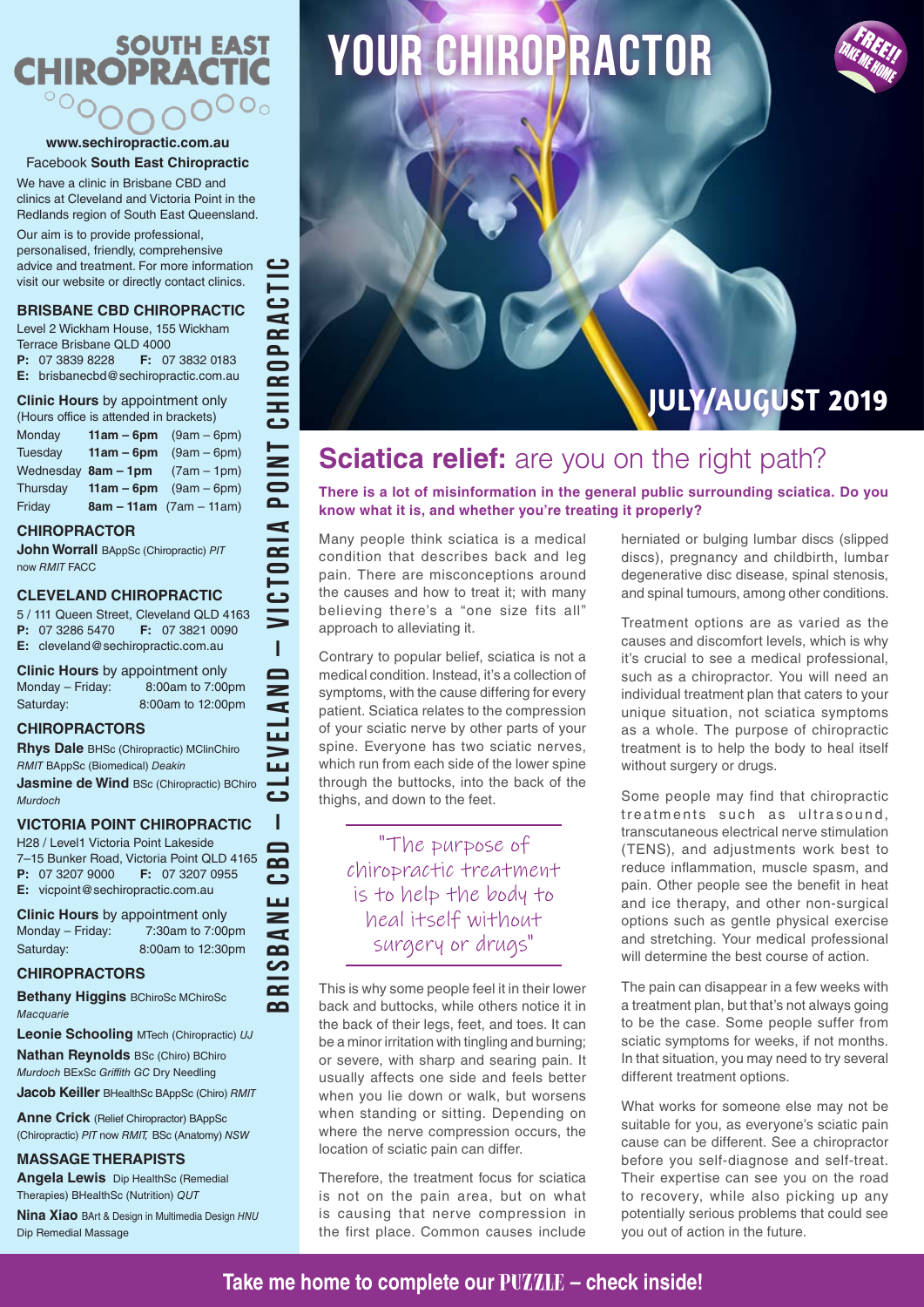## Is **Pilates** for you?

**What began as a set of exercises for injured dancers and athletes has turned into a beneficial form of exercise for almost everyone. Could it suit you?** 

Physical trainer Joseph Pilates introduced Pilates into the United States in the 1920s. The purpose of this form of exercise was to help injured dancers and athletes return to their sport safely. However, the benefits and sheer variety of exercises available has made it popular with the general public too.

Pilates consists of hundreds of yoga, ballet, and calisthenic-inspired exercises that stretch and lengthen your major muscle groups in a balanced way. With regular sessions, you may see improvement in your muscular and postural strength, balance, flexibility, stress management, spine stabilisation, concentration, body awareness, and more.

Pilates is suitable for almost anyone – those who are new to it, anyone wanting to add to existing fitness routines, or those who need a safe method of rehabilitation. You can also perform the exercises with or without exercise equipment, depending on the class and instructor. Mat-based

Pilates uses your body weight and gravity for resistance, while equipment-based classes involve muscle resistance items such as dumbbells.

In Pilates, you are not worked to the point of exhaustion, sweating or straining, just intense concentration. The focus is on slow, precise, and rhythmical sets of movements, alongside breathing and abdominal control. If an exercise doesn't work for you, or isn't benefitting you, the instructor can re-evaluate it to find out what's more appropriate. The individual attention of Pilates can make it a desirable exercise option for many – from athletes through to those with limited mobility.

If you believe you could benefit from improved strength, stability, balance, and feelings of wellness, then it could be time to find out what Pilates classes are near you. Most classes are held in Pilates studios, gyms and community centres, and are

usually no longer than an hour and a half. Many can offer tailored exercises to suit your limitations and preferences.

Always attend classes with a qualified instructor and ensure you have medical clearance from your doctor. Seek medical advice if you are pregnant, have had surgery, are over 40, have pre-existing conditions or disorders, are overweight, or have not exercised in a while.

Once you start Pilates classes, it's important not to expect too much right away. Attend two or three times every week, and you may notice improvements after 10 to 20 sessions.





PILATES MOUSE SHOULDER **GAIT BUNIONS** ERGONOMIC FOREARMS INCIDENTAL UNFIT ACTIVITY HIIPA **INTENSITY** GUSTO MOVEMENT AEROBIC PAIN ANTIOXIDANT **TEMPERATURE HFART CRUCIFEROUS** CAULIFLOWER PHYTOCHEMICALS **FIBBE CANCER SCIATICA** SYMPTOMS LUMBAR **COMPRESSION SPINE** INFLAMMATION **PHYSICAL** 

G D P S N O I N U B D R S N E L Q W I D U H T T P G C D Z J Q X L V G Z B G C O G U U D N U Z Q V T A I L H G X S M I K W G S N F F C Q W I V X X D R M V Q I Q P H E K B N F T N M Z K C I Y I Q L V P D U F J K B N A S O I E A G Y X X F T X L F N F B F U A D J U O H T Y A R N M Y I A J A I B X T E A Y J C O M I G C H R J U P A V R M T O U H R C C O I Y J N U I W R A O L D I K E B L Y I R Q Q I T T G T K S P I N E S N N E P A U M H S F W V R I B V D J O P I P I T V T N K R I J A Q N T S V Y Y Y O U P Q J U N U X M A K E G K K K A Q T S U W P F E P K H S L F Y G W I O U I Y G O C G L M W C W Y C F X X X S O O P P F S C L I L I P D S K G E M O N R K H U G W D X B H N J Q T I V V G W D T U A V S S H P R U M H N J Q V B A R O E N B N L W P G K E A X N S C H C G C W O F S X K G X S U U X G M E U C Q I E R M Z T E E B G I G Q I H O M V X R M Y L Z G V M A O I C B G M M O F F T F K A T H A L I T K B R G D Q K G E C M Z G H O A Q J G E E A T W T Y U A S G D A A B E D O P V K P U J Q N L Y K X R Y V L L T I I A L R C J E M R W D L O K R U E D O F C R O U F V K I J C C I A J C P R V Q X J D M K E S J E M N X U A S K B V F P W P A C H H A O N F A R P O P S R C V I I S L H G C I N C E D R H I R O I F O Y Y U A L Y S A H I C D N A E Q T S P N X W H P M F G N Q D D J P O O P I P X S W U S T T C F V R N A M Z E E W U T F R F E T W O L O X I D S S E N A T Q D J C Y C I K H V H N U S A J R T T Y N Y Q Q K J K E E P L M A N Z J Y O C M A R Y N S S E R U T A R E P M E T D A Z L N P R U J F W O K P X L A Q D E N J P K I G C H B E I Z H C T M T U R L P T B C D O Q J R Z K Q Q H F W O X L Z C X E I X I V U S Q F Y E D C A T B B W D H U R J H G Y T J N R S I D H I K F C F H Z I B H I O T S U G Q U F M X M D I I U Z R V K S W G S T P V F T F R Q X H L V K T F Q T R U Y G D S H H H R A R Z Z U O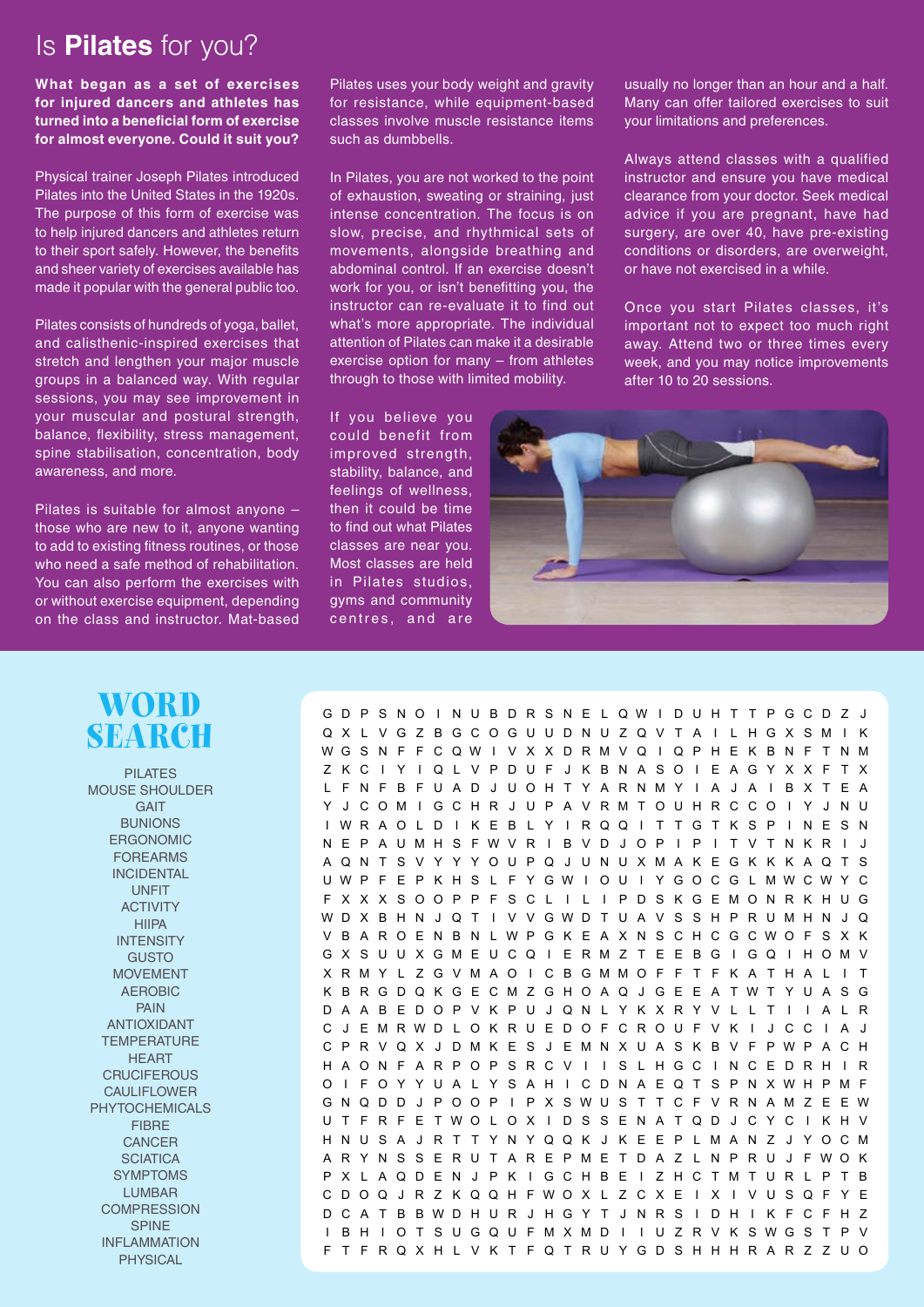## **Broccoli's** underrated cousin

Every time your parents told you to eat your broccoli, they were neglecting its muchunderrated cousin, cauliflower.

Broccoli is one of the healthiest vegetables you can include in your diet, but cauliflower, another cruciferous family member, is equal to its greener counterpart as a nutrition powerhouse.

Adding one cup of cooked cauliflower to your dinner plate can offer up to 77 percent of your daily intake of Vitamin C, 19 percent of your daily Vitamin K, and eight percent of your daily Manganese amount. It's also only 25 calories, making it a nutrient-rich vegetable that doesn't add a lot to your daily total.

Everyone knows that colourful vegetables tend to offer the most health benefits, but people are starting to understand that cauliflower is an exception to that rule. It might not be the prettiest vegetable, but it is rich in vitamins, folate, fibre, phytochemicals, and antioxidants. What's more, you can also buy it in orange, purple, and green – with orange cauliflower offering 25 times as much vitamin A as white cauliflower. It's clear to see why it ranks within the 25 most nutrient-rich vegetables in existence.

Cauliflower has numerous health benefits. Its vitamins and minerals can fight free radicals to reduce the risk of cancer and heart disease, while the fibre content

> is beneficial for digestive health. Studies, such as a review in the Advances in Experimental Medicine and Biology, show an association between a high consumption of cruciferous vegetables and a reduced risk of cancer.

If you need another reason to consume more cauliflower, it has great versatility. You can eat it raw, sautéed, boiled, roasted, or even in pizza dough or as a sauce base. Include it as part of your five cup minimum weekly recommendation for cruciferous vegetables, and get creative with how you serve it.

Although cauliflower is generally safe to eat, increased consumption may cause bloating and wind. If you are on bloodthinning medication, keep your vitamin K intake consistent every week.

## **Mouse management:** stop pain in its tracks

Work-related arm, neck, and shoulder problems cost the workforce billions of dollars every year. Could your computer mouse be to blame?

If you work in a mouse-heavy industry, such as graphic design or architecture, then it's not uncommon to experience fatigue and pain. Weeks of mouse use without support can lead to repetitive strain injury and irritation – particularly around your shoulder region. Such pain is often a sign of a condition called ''mouse shoulder''.

Mouse shoulder is caused by the repetitive, slight movements of your hands and fingers as you use your computer mouse. These small muscles become fatigued, causing larger muscles groups to compensate, resulting in more widespread discomfort. Before you know it, you're in that much pain that you struggle with everyday tasks.

If you notice any tension or aches after frequent computer use, there are several things you can do. See a medical professional such as a chiropractor for treatment, and invest time in setting up an ergonomic workstation.

Pay attention to your mouse, monitor, seating, and comfort. Your elbows should



be relaxed at your sides, your screen and mouse centred in front of you, and your chair adjusted with armrests to support your forearms.

You may even find it useful to invest in support pads for your wrists, an ergonomic mouse that fits your hand size, and a special keyboard that promotes natural movement. Taking 15-second breaks every hour to give your arms and hands a break, is also crucial.

If you see your chiropractor for assistance, they may recommend a manual or instrument-assisted treatment method to alleviate mouse shoulder and associated pain. Every treatment plan is unique to you and the symptoms you present with. If you have any questions, or need help with your discomfort, consult your chiropractor.

## **Getting fit the easy way** – can it work?

Running on a treadmill to the point of exhaustion is not everyone's idea of a good time. But could there be a more natural way of achieving your health and fitness goals?

Your daily tasks, the things you do every day, can be a source of fitness. Research published in the British Journal of Sports Medicine, stated that high-intensity incidental physical activity (HIIPA), could be pivotal in helping overweight or unfit people improve their health. The best part is you do nothing out of the ordinary.

You can mow your lawns, play with the kids, do some gardening, or wash your car, and you're contributing to your health and wellbeing. You don't need to make extra time, buy equipment, or have a particular set of skills.

According to the World Health Organisation, an average person needs 150 minutes of moderate aerobic exercise, or 75 minutes of vigorous activity every week. Anything you do to get your heart rate up, increase your body temperature, or work out your muscles, contributes to that time. At least two sessions of strength training per week are also a recommendation.

Incidental fitness works hand in hand with functional fitness, which is structured exercise that helps you carry out your daily tasks. For example, let's say you do a lot of heavy lifting; strengthening the group of muscles involved can make this easier, and help reduce the risk of injury.

Around 60 percent of Australian women are overweight or unfit, with many saying they struggle to find time for structured exercise. Most people find it easier to be active in lots of little ways through their day. According to research, three to five brief HIIPA sessions daily, totalling only five to 10 minutes, can benefit health and fitness levels.

In essence, to benefit from incidental physical activity, you add intensity to everything you do. Put a little more gusto into hanging out your washing, and run at a faster pace when you're chasing the kids. Park further away from the office, walk fast, take the stairs, and do a little dance while you're washing the dishes.

Remember to think of movement as an opportunity, not a nuisance, and pick up the pace next time you hit the supermarket.